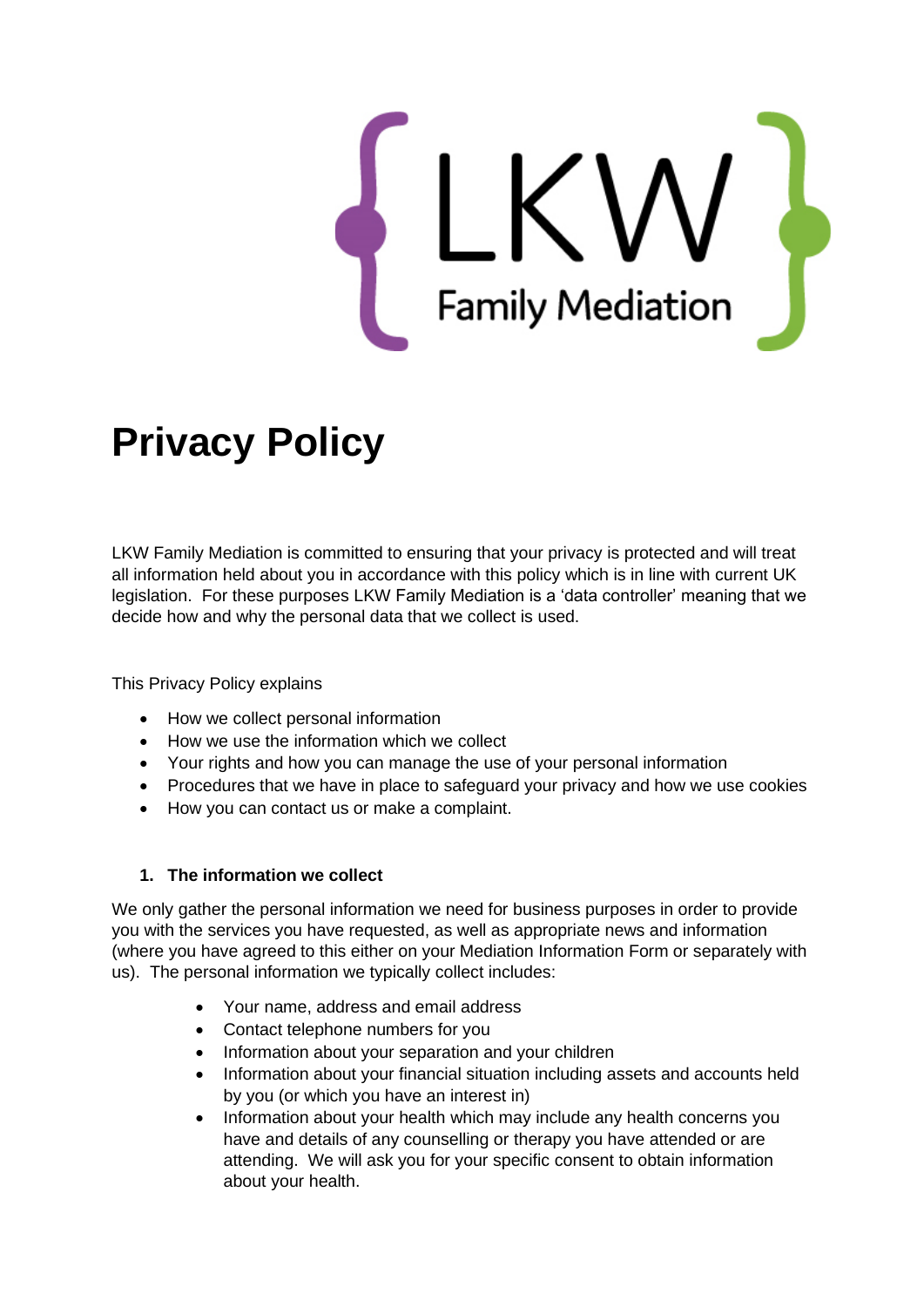• We may also hold copies of your passports or driving licences for the purposes of anti-money laundering checks.

#### **2. How we Use It**

For the provision of our services: We may use the information we gather to provide you with the services you have requested. Your information may be shared with agents of LKW Family Mediation to enable us to perform the services you have requested. This will only be where it is essential. We need to process your personal information in this way to enter into and perform our obligations under the contract we have with you.

If you have opted in via our website, via your Mediation Information Form or via email to receive marketing communications from us, we will handle your personal information (your name and email address) to provide you with marketing communications. When we send you marketing emails we rely on your consent to contact you for marketing purposes. You are not under any obligation to provide us with your personal data for marketing purposes. You can tell us that you do not want your personal information to be processed in this way at any time by contacting us at [louisa@lkwfamilymediation.co.uk](mailto:louisa@lkwfamilymediation.co.uk) or by following the unsubscribe link in every marketing communication you receive from us.

# **3. Technical Information and Analytics**

When you visit our site we may automatically collect the following information:

- Technical information, including the internet protocol (IP) address used to connect your computer to the internet, browser type and version, time zone setting, browser plug-in types and versions, screen resolution, operating system and platform; and
- Information about your visit, including the full Uniform Resource Locators, clickstream to, through and from our site (including date and time) page response times, download errors, length of visitors to certain pages page interaction information (such as scrolling, clicks, and mouse-overs) and methods used to browse away from the page.

We may combine the information you provide to us with the information we collect from you.

#### **4. How we Protect Your Information**

The internet is not a secure medium but we have put in place various security procedures to protect your data. We take the security and privacy of our clients' personal information extremely seriously and we have strict internal procedures which cover the storage, access and disclosure of your information.

All information you provide to us is stored securely.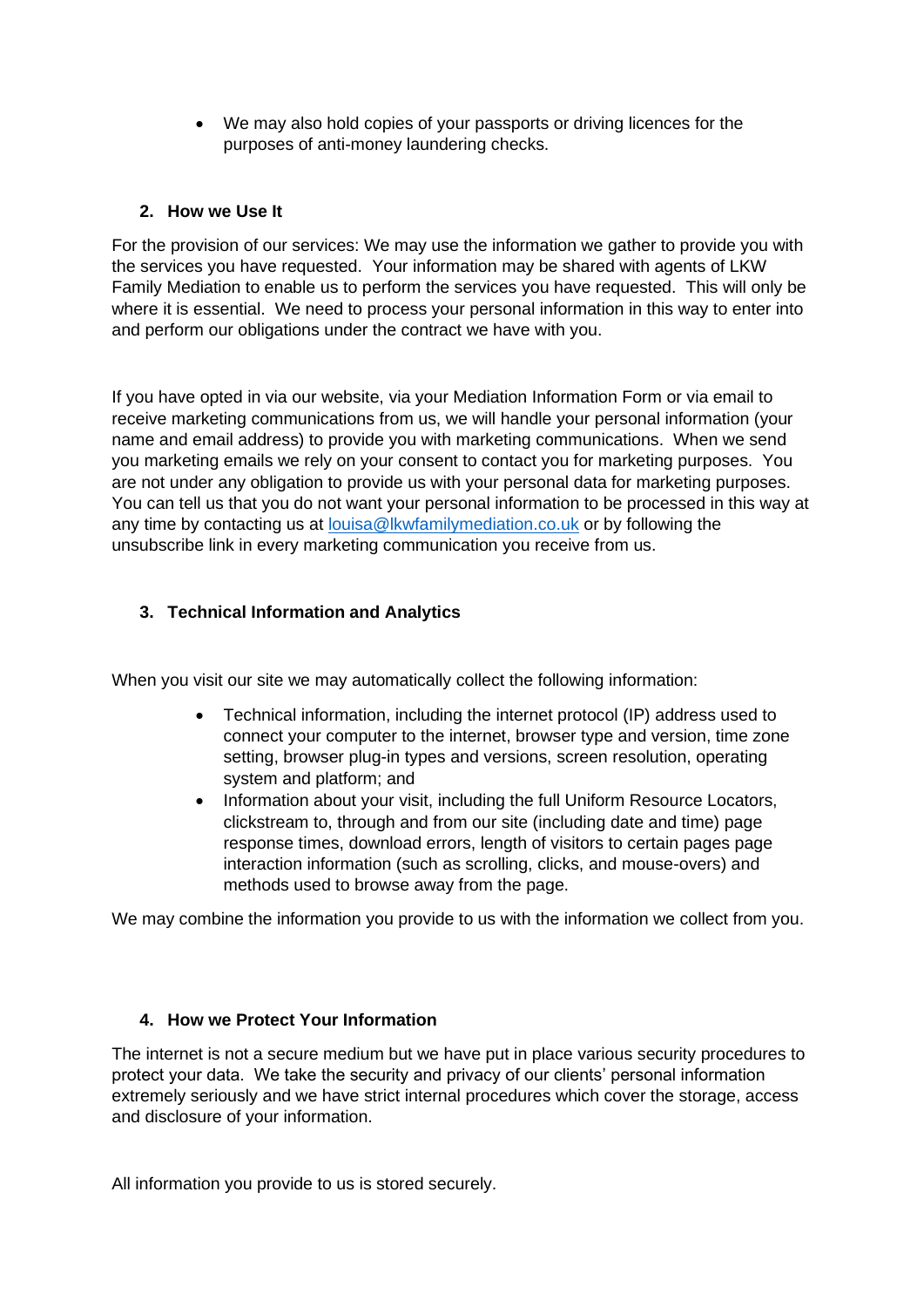# **5. You and Your Information**

You have certain rights in respect of the management of the personal data we hold about you. You can exercise any of these rights by contacting us. The easiest way to get in touch is likely to be by emailing us at [louisa@lkwfamilymediation.co.uk](mailto:louisa@lkwfamilymediation.co.uk)

## • The right of access

- ➢ You are entitled to receive confirmation as to whether your personal information is being processed by us, as well as various other information relating to our use of your personal information.
- ➢ You also have the right to access your personal information which we are handling.
- The right of rectification

You have the right to require us to rectify any inaccurate personal information we hold about you. You also have the right to have incomplete personal information we hold about you completed, by providing a supplementary statement to us.

## • The right to data portability

You have the right to receive the personal information we hold about you in a structured, standard machine readable format and to send this to another organisation controlling your personal information.

## • The right to erasure

You have the right to require us to erase your personal information which we are handling in the following circumstances:

- $\triangleright$  We no longer need to use your personal information for the reasons we told you we collected it for
- ➢ Where we needed your consent to use your personal information and you have withdrawn your consent
- ➢ You object to our use of your personal information and we have no compelling reason to carry on handling your personal information
- ➢ Our handling of your personal information has broken the law
- $\triangleright$  We must erase your personal information to comply with a law we are subject to
- $\triangleright$  As per the information in our Mediation Information Form we are required to hold your data for a minimum period of five years where you have entered mediation with us (via at least an initial mediation meeting) in accordance with the terms of our Professional Indemnity Insurance
- The right to complain

You have the right to lodge a complaint with the Information Commissioner's Office, the supervisory authority for data protection issues in England and Wales.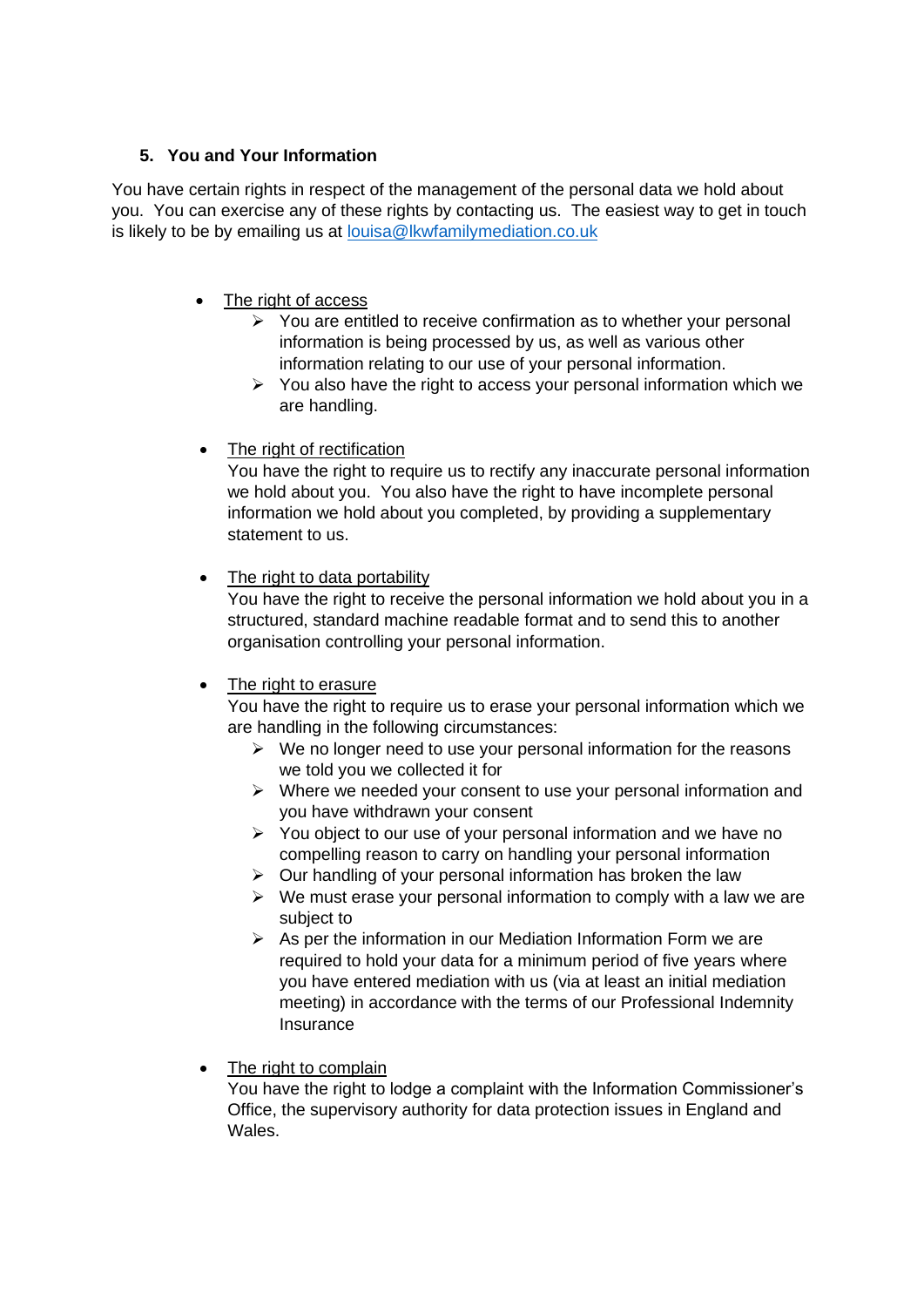## **6. Your Right to Object**

You have the right to object to us handling your personal information when:

- ➢ We are handling your personal information based on our legitimate interests (described in section 2 above). If you ask us to stop handling your personal information in this way, we will stop unless we can show you that we have compelling grounds as to why our use of your personal information should continue.
- ➢ For marketing purposes. If you ask us to stop handling your personal information on this basis, we will stop.

#### **7. How long we retain your data for**

Where you have contracted with us for our services, we will retain your data for a period of five years, to ensure that we are able to assist you should you have any questions, feedback or issues in connection with any services we have provided to you. This is also a requirement of our Professional Indemnity Insurers.

Where we have used your personal information to contact you for marketing communications we will contact you:

 $\triangleright$  At least every year to ensure you are happy to continue receiving electronic communications

If you tell us that you no longer wish to receive marketing communications from us, we promise to stop sending them to you.

Where we have processed your data for any other reason (such as where you have contacted us with an initial enquiry) we will retain your data for a period of a year.

## **8. What happens if we change our privacy policy?**

If we change our Privacy Policy we will post the changes on the relevant page of our website.

#### **9. Cookies**

We may obtain information about your general internet usage by using a cookie file which is stored on your browser or the hard drive of your computer. Cookies contain information that is transferred to your computer's hard drive. They help us to improve the website and to deliver a better and more personalised service.

If you continue to use the website, you agree to our use of cookies. Cookies are widely used in order to make the website work, or work more efficiently, as well as to provide information to the owners of the site.